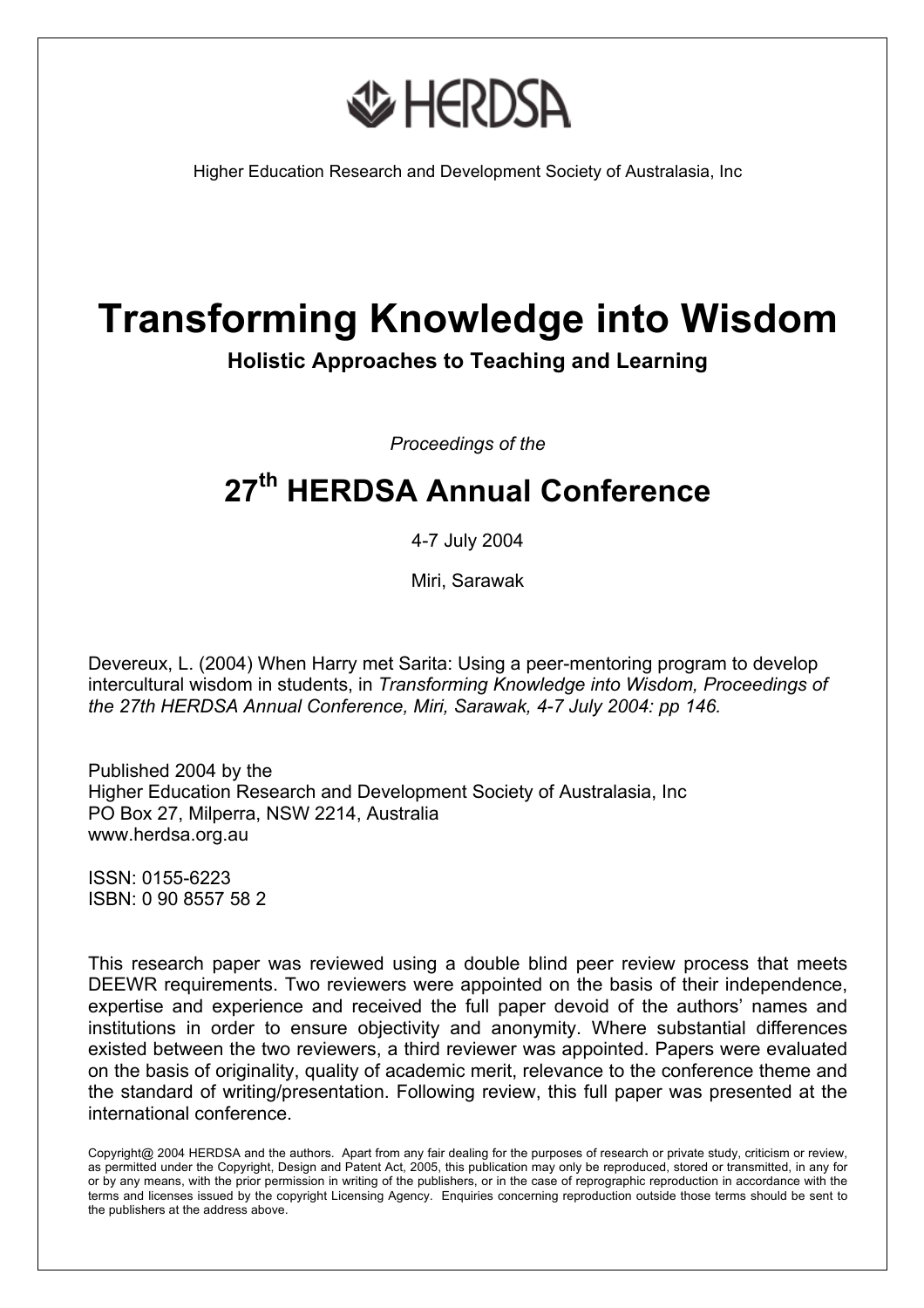### When Harry met Sarita: Using a peer-mentoring program to develop intercultural wisdom in students

Linda Devereux University of Canberra, Canberra, Australia Linda.Devereux@canberra.edu.au

Abstract: This paper offers a practical and innovative model for enhancing intercultural skills and providing opportunities for meaningful social contact between Australian and international students. The information will assist practitioners considering similar programs for students.

Studying at university is a social and cultural experience as well as an educational one, and students benefit from developing abilities to interact with people from different backgrounds in addition to acquiring knowledge and skills. The presence of international students on Australian campuses presents opportunities for students of all backgrounds to develop intercultural understanding. However, universities may need to put more effort into promoting meaningful social contact between local and overseas students if intercultural wisdom is to be developed among students.

In response to this challenge, the University of Canberra developed and implemented a group model of peer-mentoring in which leadership pairs (one Australian and one international student) mentored small groups of overseas students. The program was designed through a synthesis of models offered in the literature and through a consultative process with students themselves.

Thirty-two volunteer student leaders were trained to provide social support to new arrivals during the first five weeks of semester. The leaders' experiences were evaluated using surveys and independently run focus groups. Both international and Australian student leaders reported benefiting from their experiences in the program. Program leaders felt that the training and support that they received, as well as being part of a recognised and supported peer-mentoring program helped them to feel more confident in interacting with students from cultural backgrounds different to their own. The University community also derived benefit from the intercultural communication skills the participants developed and the culture of inclusiveness and social tolerance modelled in the program design.

Keywords: Mentoring; peer support; intercultural skills.

#### **Introduction**

This study focused on the need to improve social support for new international students at an Australian university. Staff at the University of Canberra researched, piloted and evaluated a peer-mentoring program for new students. This paper offers a practical model for increasing social support for new students which also led to enhanced social contact between Australian and international students.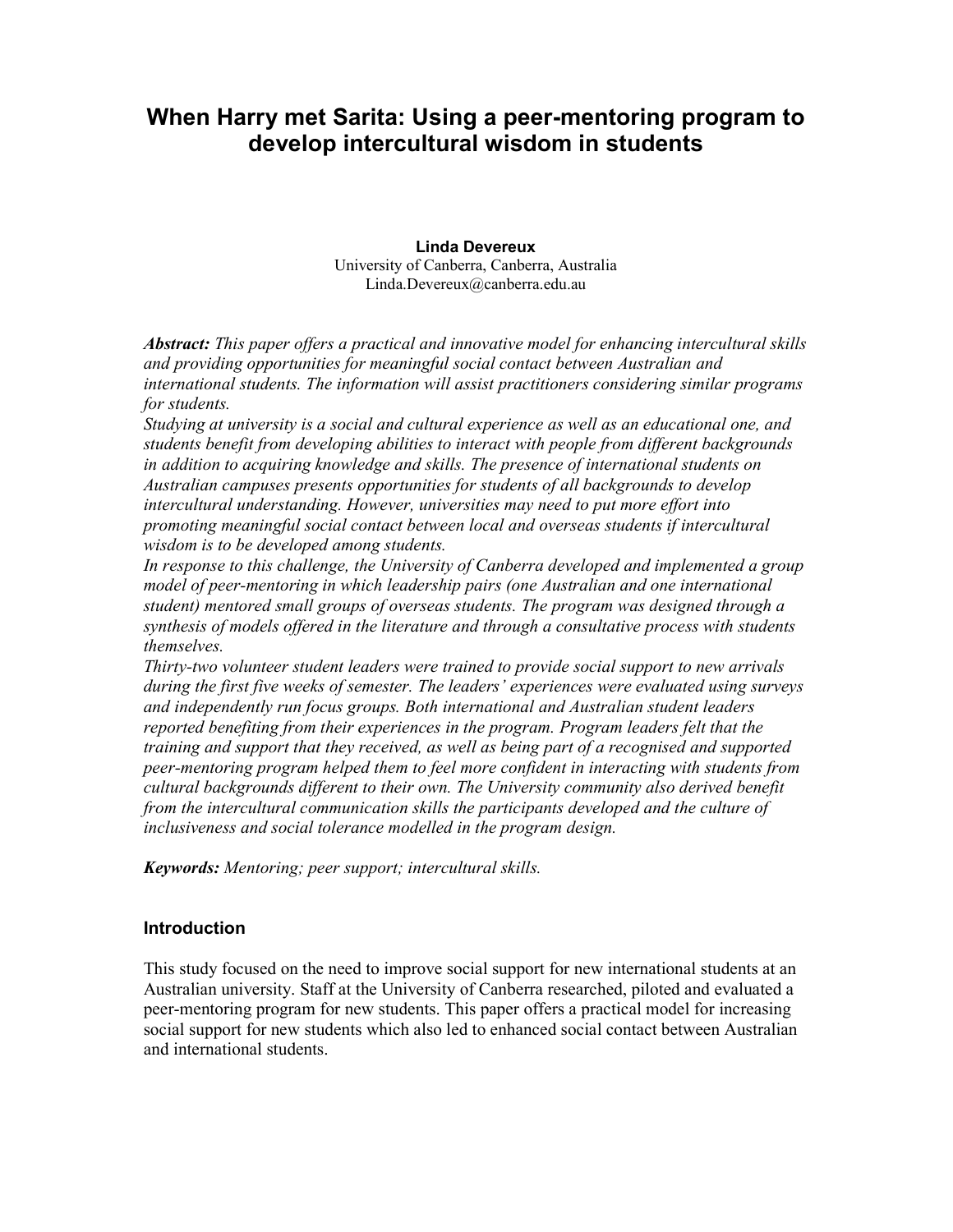#### Review of the literature

There is a growing body of research suggesting the need to adopt a more holistic approach to assisting students at tertiary institutions to accomplish "total student development" for lifelong learning, and this requires universities to see students as whole, complex people with multi-faceted lives rather than simply as "study machines" (Upcraft & Gardner, 1989; Gardner, 1999; McInnis & James, 1995; Good, Halpin & Halpin 2000; Robertson, Line, Jones & Thomas, 2000). Students interviewed about non-academic factors that impacted on their academic achievement identified social needs (such as a lack of guidance and direction, and a sense of isolation and distress) as issues affecting both academic performance and adjustment to university life (Walker, 1999). Similarly, commencing students at the University of Adelaide identified common concerns including nervousness about coping academically and socially in the university environment (Walker, 2001). Moreover, it appears that the support given to students on arrival at university can make a difference to their reported emotional balance later in the year and this suggests that all staff involved with first year students share a responsibility to make the induction to tertiary study as satisfying and supportive as possible (Stevens & Walker, 1996).

For international students, difficulties in adjusting to university can be exacerbated by the extra demands of adjusting to life and study in a new language and a different cultural setting (Armitage, 1999; Smart, Volet  $&$  Ang, 2000). Concerns expressed by overseas students include adjusting to the Australian accent, making friends amongst the local students and developing a sense of acceptance (Walker, 2001). Speaking English can also cause difficulty, especially in class discussions and in social relationships (Smart et al., 2000). One proposed solution is to provide opportunities for international students to "feel welcome" in Australia and to interact more with Australian students (Choi, 1997; Smart et al., 2000).

The need to pay greater attention to the social needs of international students is also highlighted in the work of Smith, Lambert, Knox and Foster (2000) and Smith, Morey and Teece (2002). These authors argue that educational institutions could "improve international student attitudes about living in Australia by developing programs designed to increase the interaction between Australian and international students, and the level of tolerance towards international students by Australian students" (Smith et al., 2002, p. 20). However, students may not develop the necessary inter-cultural communication skills to rise to this challenge by themselves, and universities may need to provide direct teaching of skills, support, and opportunities for local and overseas students to interact productively (Smart et al., 2000).

One way in which education providers have been attempting to meet the challenge of assisting students in their adjustment to tertiary study is through peer-mentoring programs. Topping (1998), in a review of peer support programs in higher education, found that such programs can be effective in "achievement gains, reduced student stress, graduation outcomes and dropout rates" (in Kowalsky & Fresko, 2002, p. 262). There are many models of such programs and these vary greatly in their purposes and scope. Some programs focus on academic support (e.g., Supplemental Instruction, University of Missouri, 1997) and others provide a mix of academic and social support (e.g., Mellberg & Engstrom, 1999). Some programs are based on a one-to-one relationship between a mentor and a "mentee" (e.g., Good et al., 2000; Kowalsky & Fresko, 2002), while other schemes are "group" models. A number of Australian universities use senior students as guides during orientation programs, and some extend this support to provide follow-up contact (e.g., Bowie, 1999). Some programs are for one day (e.g., Peat, Dalziel & Grant, 2001); others last for a whole year (e.g., Quintrell &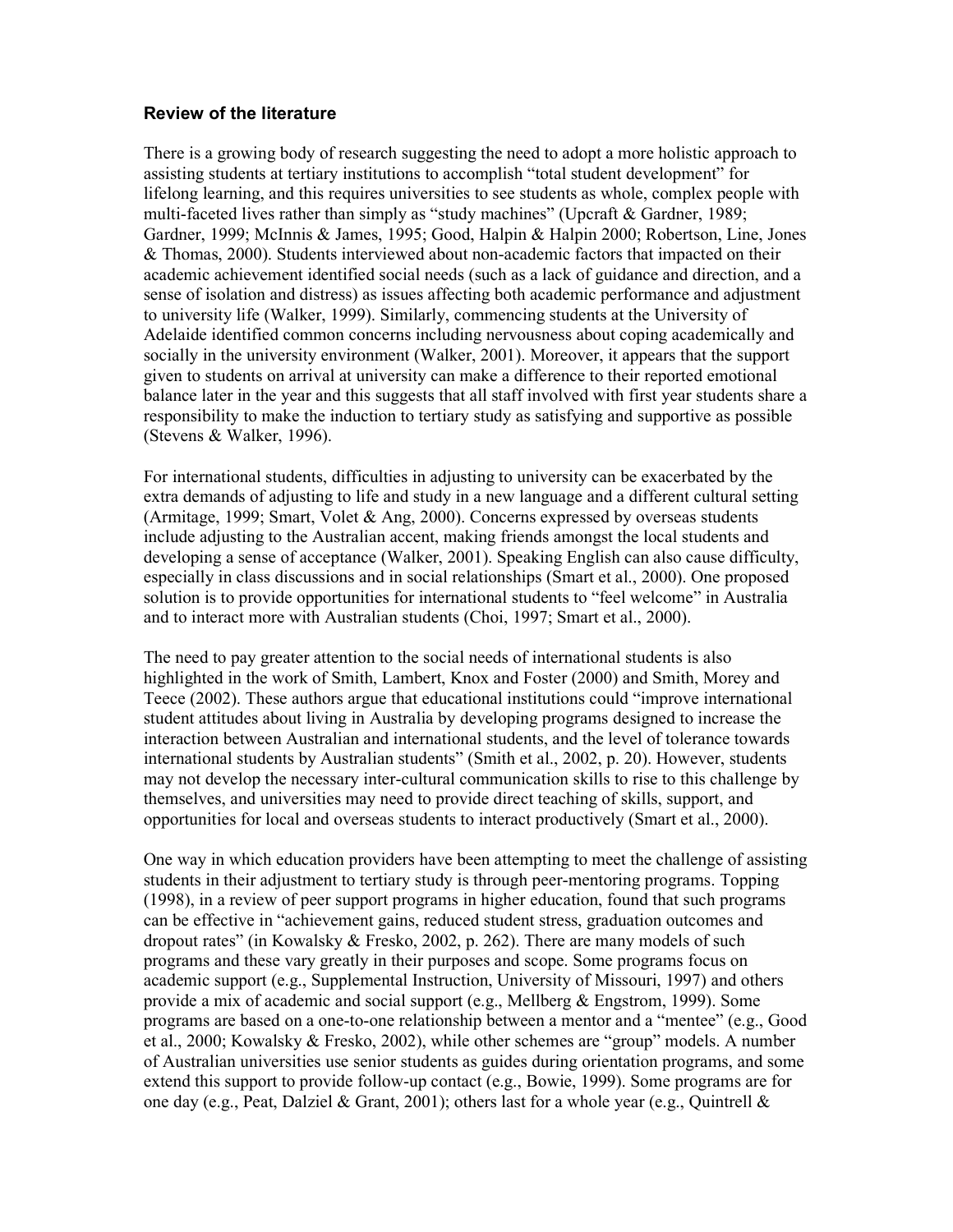Westwood, 1994). The availability of a range of models suggests that it is important for institutions to have a clear idea of what they hope to achieve from a peer mentoring program before they select an approach to implement.

#### **Background**

The model of peer-mentoring developed at the University of Canberra (UC) is not only based on the literature, but also on the expressed needs of international students on campus and the staff who support them. Through a consultative process, UC developed a program which provides training and support for program leaders so that they can offer practical help and friendship to new international students. In addition the program has increased the social contact between Australian and overseas students on campus.

UC is one of the smaller Australian universities with 10,000 students, 1,900 of whom are full fee paying international students or exchange students from overseas. Each semester, the University runs orientation programs for all students during designated Orientation weeks. Senior UC students are trained as OWLs (Orientation Week Leaders) to act as guides for their peers. Extending this peer support beyond the orientation weeks had been discussed, indeed it was happening informally. However, as the number of international student enrolments increased, an informal approach became difficult to sustain, and there was support from staff who work with overseas students to develop longer term peer support.

#### Needs analysis

To gain a clearer picture of the needs of overseas students at UC, three focus groups based on the model described by Swanson and Moon Gorder (1999) were facilitated with 11 students from a range of cultural and study backgrounds. The students were asked about:

- Their experiences as new students in Canberra and at UC;
- People and services they had found helpful;
- Areas of difficulty in adjusting to life at UC;
- Strategies for overcoming the specific difficulties they had identified; and,
- Suggestions for a peer-mentoring program for new overseas students.

The students had many positive things to say about their experiences at UC, and they were able to identify sources of support that they had used to assist their adjustment to tertiary study. However, the students also identified a number of concerns that were relevant to the development of an extended peer-mentoring program.

Students who missed the Orientation Programs were less satisfied with their first few weeks in Canberra than the students who had taken part in this process. These students reported a lack of information about what to expect in a new city, and about basic needs such as transport, shopping, weather conditions, cooking and food sourcing. For example, one student (living in non-catered accommodation) commented that it was three days before she worked out where the supermarket was.

All the students reported some sense of isolation and loneliness. Many felt language difficulties, and a lack of appreciation of the problems this caused them, were contributing factors to a sense of isolation.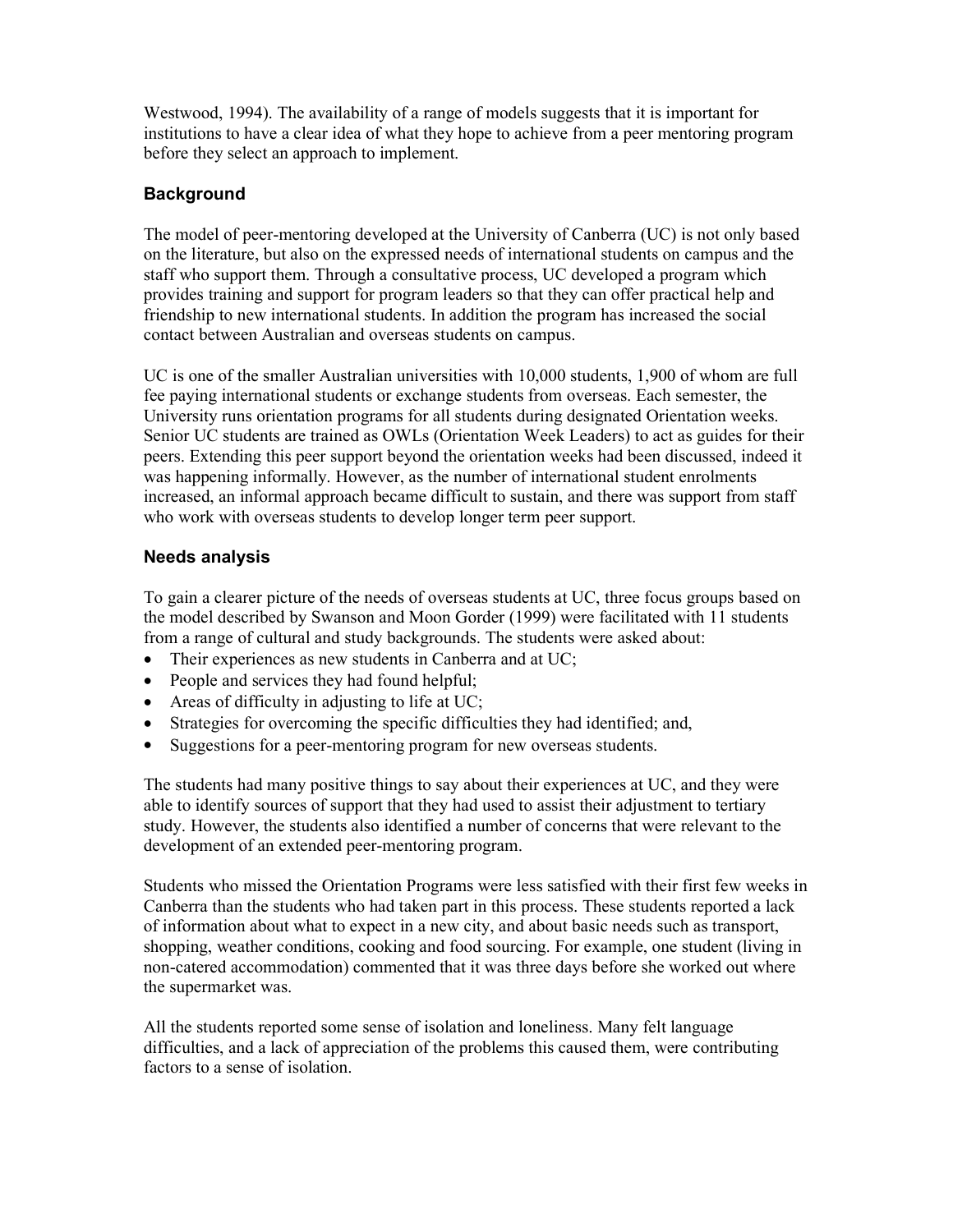"Nobody ever says 'well done, [name]', like at home … There is not much appreciation of the effort international students are making. Everyone focuses on the faults."

Several students reported that these difficulties restricted them socially,

"The greatest problem was that … my English was not too good to communicate with Aussies"

as well as in classes:

"All the Australian people are going to the same group [choosing groups in tutorials for group activities] and automatically we international people are becoming isolated … from the Australian people … we can't communicate with each other."

Some students suggested that racist attitudes contributed to segregation and isolation of overseas students.

"It is very hard when international students are in a minority group. … Our accent disadvantages us  $\ldots$  I found when I do speak in the class, maybe my pronunciation is not very clear, [and] I saw some students laughing and making jokes. I mean it is hidden ... it is not that expressed, but I saw something going on."

 "I think it's [discrimination] different according to skin colour … especially for Asians"

"And some teachers utter in class, 'Oh you're from Asia. [There] might be problems with your English'!"

In addition, several overseas students observed a lack of integration between different cultures on campus. Many had never been away from their home country before and they were underprepared for the multicultural experience of living and studying in Australia.

Finally, a number of students commented that if they were unhappy, they did not have enough information about complaint procedures.

"We need to know how to complain about things. I … do not know how to complain about the attitude or the performance of the tutor. I really don't know how to make a complaint, or express my opinion."

#### The UC model

To address these concerns and to assist new students to adjust to life at UC, focus group participants suggested recruiting and training student leaders for a "Buddy Program" based on a group model of peer-support. The students felt that such an approach offered new students a network of social support, access to practical help and information, and a referral service to other areas of support within the University.

Forty students were selected as leaders for the program through a rigorous recruitment process. The successful applicants attended a meeting where they developed the scope of the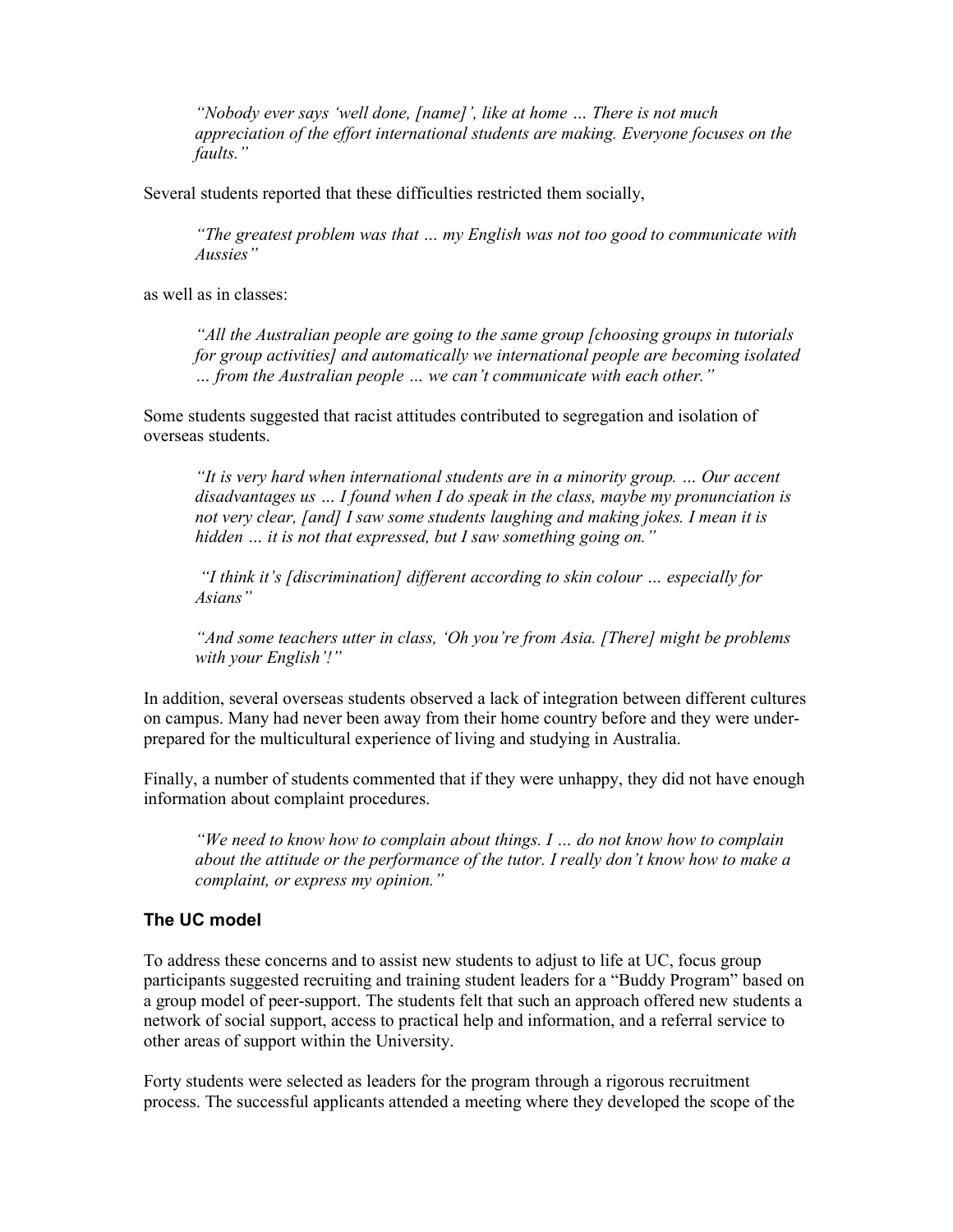program in more detail. With the focus groups' experiences and suggestions in mind, the new Buddy Program Leaders (BPL) decided that the main aims of the UC pilot Buddy Program would be to:

- Provide social support for new international students through group activities;
- Offer practical help and information; and,
- Complement and publicise existing UC services.

The main elements of the model designed by the BPL are:

- That it is "student owned";
- It is a group model;
- Each small group has two volunteer BPL, one Australian and one international student leader (preferably one female and one male);
- BPL jointly work out social activities based on the needs of new students, although they may also meet new students individually;
- BPL are trained and supported by a paid coordinator; and,
- The formal program lasts until the fifth week of semester.

An additional function of the first meeting with BPL was to design the scope of the training workshops. The BPL participated in a brainstorming session on what they anticipated they would need to know in order to support new overseas students. The ideas collected from the brainstorming session, in addition to the needs expressed in the focus groups, were used to develop the training workshops.

#### Training workshops

Thirty-two leaders attended two days of training covering:

- Leadership;
- Security and safety;
- Knowledge of UC campus and Canberra;
- Referral to support services at UC;
- UC policy on discrimination, sexual harassment and complaints procedures;
- Activities for new students;
- Cross-cultural knowledge; and,
- Intercultural communication skills.

The training was interactive, with guest speakers to add variety and to "put a face" to the services on campus, and opportunities for overseas and Australian students from multicultural backgrounds to share their knowledge and experiences with their peers were offered. During training, each Australian student leader was paired with an international leader and BPL spent time getting to know each other and jointly planning the program of activities for "their" group of new students.

#### Matching BPL with new students

The pilot scheme was not designed to support all new international students and so those who missed the Orientation Programs were given priority. However, UC staff members could also refer any student whom they felt would benefit from extra support. New international students were matched, as much as possible, with BPL from similar backgrounds and/or areas of study. BPL were given the new student's contact details and it was then up to them to establish communication with the new students.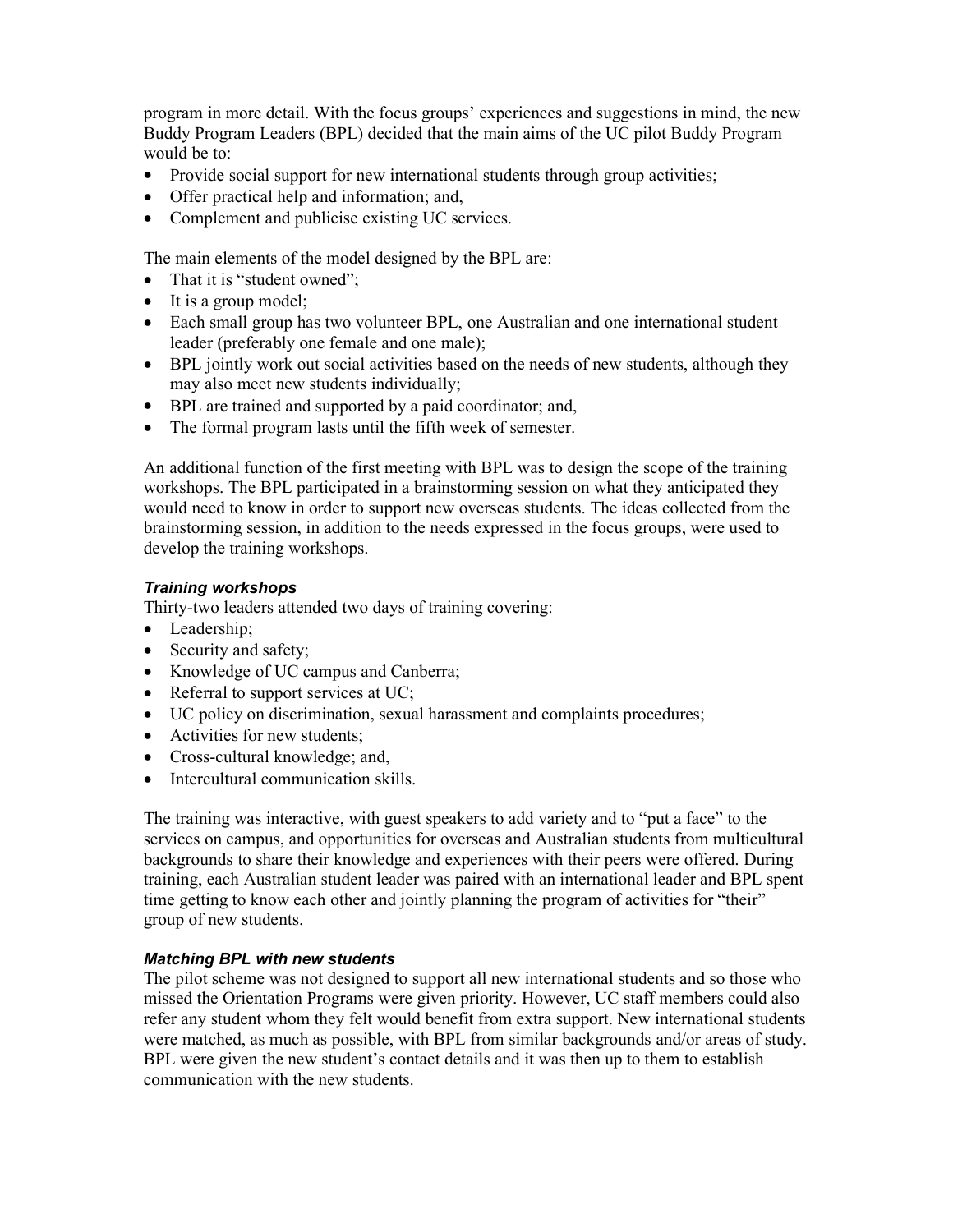Seventy-four new international students were assisted as part of the pilot Buddy Program in a variety of ways consistent with the aims of the program.

#### Evaluation of the innovatory Buddy Program

The Buddy Program was evaluated through questionnaires and independently run focus groups. The aim was to identify strengths and weaknesses in the model. Although the numbers of students involved was small (one third of the BPL returned the questionnaires and five participated in the focus group at the conclusion of the program) the information collected was useful for future planning.

In both the questionnaires and the focus groups, the Australian and the international BPL reported a high level of satisfaction with the training and support. They felt that the training helped to clarify their role, and increased their intercultural awareness in general and awareness of the initial problems of international students in particular. BPL felt that the training helped them to learn more about Canberra and UC and about the specific support and resources on campus. They found it particularly valuable to have people come to talk about the various services as this clarified what service providers did and reminded BPL that they were available. One Australian BPL from an Anglo Celtic background commented that the training, and being part of the program, "gave her permission" to approach students from different cultural backgrounds on campus and this helped her to overcome her reticence and fears. Similarly, an international student BPL commented that the experience helped him to learn how to "communicate with Aussies".

Similarly, both the questionnaires and the focus group data demonstrates that working with a co-leader was a valued aspect of the model. BPL appreciated the support provided by having a co-leader and the shared sense of responsibility for their group. They felt that having two leaders provided flexibility, the opportunity to pool resources, knowledge and skills, and to share leadership based on time availability. Even where the two BPL did not work closely together, they enjoyed knowing that they had a partner if they needed one. BPL also reported increased cross-cultural skills through working in a joint leadership role with somebody from a different culture.

BPL valued many aspects of their leadership experience such as helping others, providing friendship and learning about other cultures, although they found time constraints imposed by their study and other commitments and organisational problems, particularly those associated with getting individuals together, as well as meeting the needs of new students, difficult at times.

#### **Discussion**

All the BPL felt that they gained from helping new international students settle in to UC. In addition, they valued the friendship and intercultural communication skills they developed and their increased knowledge of the University and the Canberra region.

The training provided to BPL was an important contributor to the success of the program. BPL reported that it was during the training that they began their inter-cultural friendships, and for some students the relationships that they developed with other BPL was their first real intercultural friendship. It seems that intercultural training of this type is not often offered to students, and the pilot program offered an opportunity to train an enthusiastic, supportive and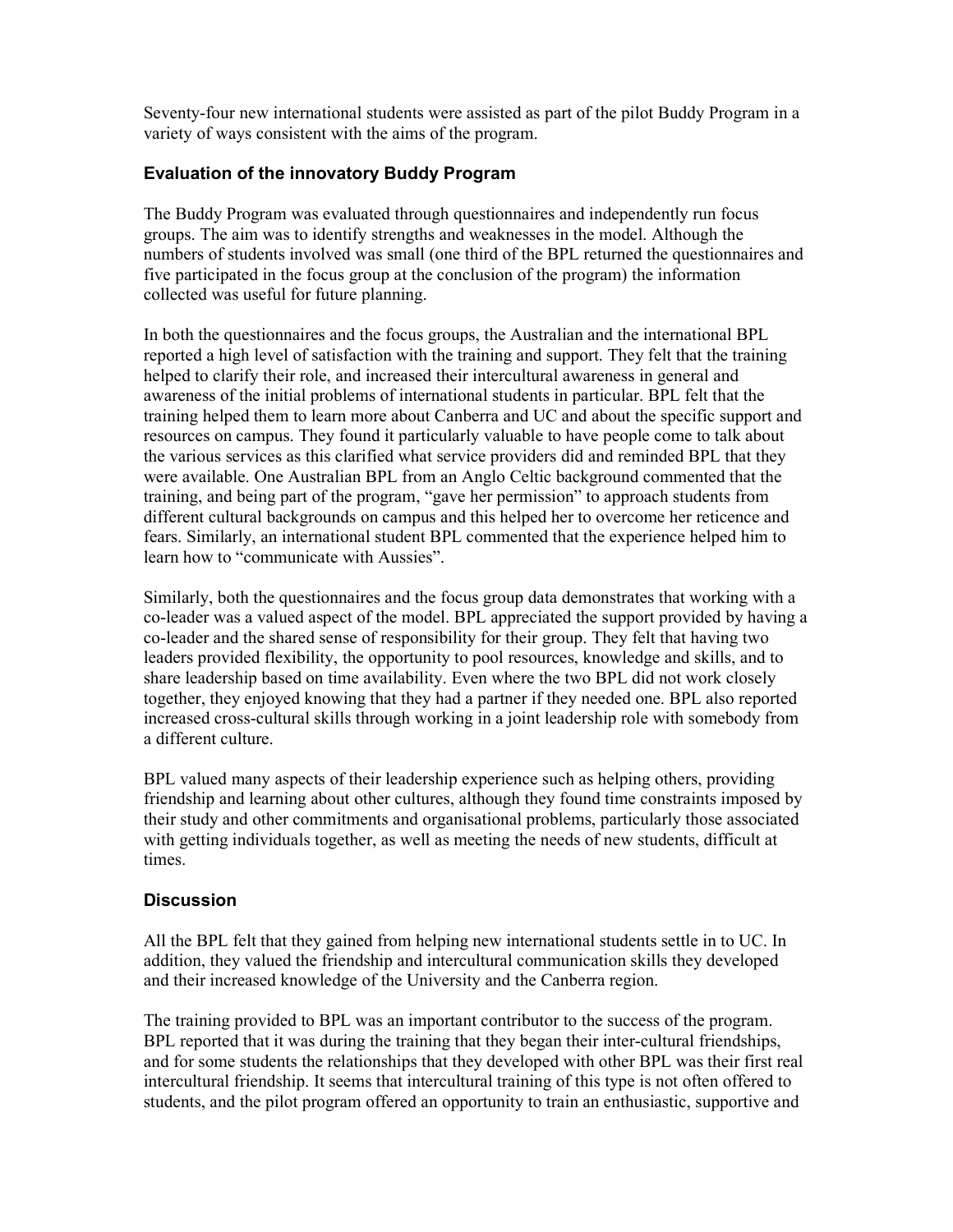receptive group of students in how to successfully and confidently communicate with those from a different cultural background to their own. In addition, the BPL then had an opportunity to practice these skills in meaningful situations where they were helping others. In the preliminary focus groups, there was a strong feeling among international students that more needs to be done to break down barriers between Australian and overseas students at UC and to combat racist attitudes on campus. The training sessions provide an opportunity to influence a number of students and this may help to promote a more culturally aware and inclusive campus. In addition, pairing international and Australian student leaders in the pilot program provided an opportunity for positive role modelling of effective intercultural communication skills to the new overseas students in their groups. This is important, because some international students have no intercultural skills when they arrive in Australia, especially if they come from countries where there is very little cultural diversity (Armitage, 1999).

The sense of "ownership" that students felt for the Buddy Program helped to ensure its success. A number of students were involved from the initial focus groups to the final evaluation. These students were able to provide effective feedback on the rationale behind the program throughout the process of development and implementation. This helped to maintain enthusiasm and support for the project among BPL. Clearly, the quality of the leaders contributes to a program's success (Mellberg & Engstrom, 1999).

BPL feedback on the pilot Program demonstrates that supporting program leaders is important in a mentoring program. Throughout the pilot Buddy Program, BPL regularly communicated with the project officer by telephone and by email and through regular face-to-face contact. Although it was time-consuming providing this level of support, responses indicate that BPL valued feeling that they had the support of the University in their role.

Screening leaders effectively is also important and needs to be done thoroughly. The BPL work in what is potentially a very close relationship with the new students and they do so at a time when some new students feel particularly vulnerable. Thus, the host university has a responsibility to screen, train and support program leaders to ensure that they are responsible, reliable, and behave ethically.

Although the students involved in the pilot program reported many positive benefits, some challenges remain unresolved. The students in the initial focus group suggested that tertiary teaching staff do not always make enough effort to encourage a supportive learning environment. Peer mentoring programs alone will not resolve such difficulties and as Smart et al. (2000) argue, a proactive, institution-wide commitment to improving intercultural wisdom is required.

#### **Conclusion**

Universities have much to gain from peer support programs, but to be effective such programs need to be adequately resourced. In addition, a key element in the success of a peer-mentoring program clearly lies in recruiting appropriately skilled staff and Buddy Program leaders. Program coordinators must be experienced in intercultural communication and willing and able to work intensively for the duration of the program.

Both international and Australian student leaders benefited from being part of a peermentoring program for new overseas students at UC. They felt that the training and support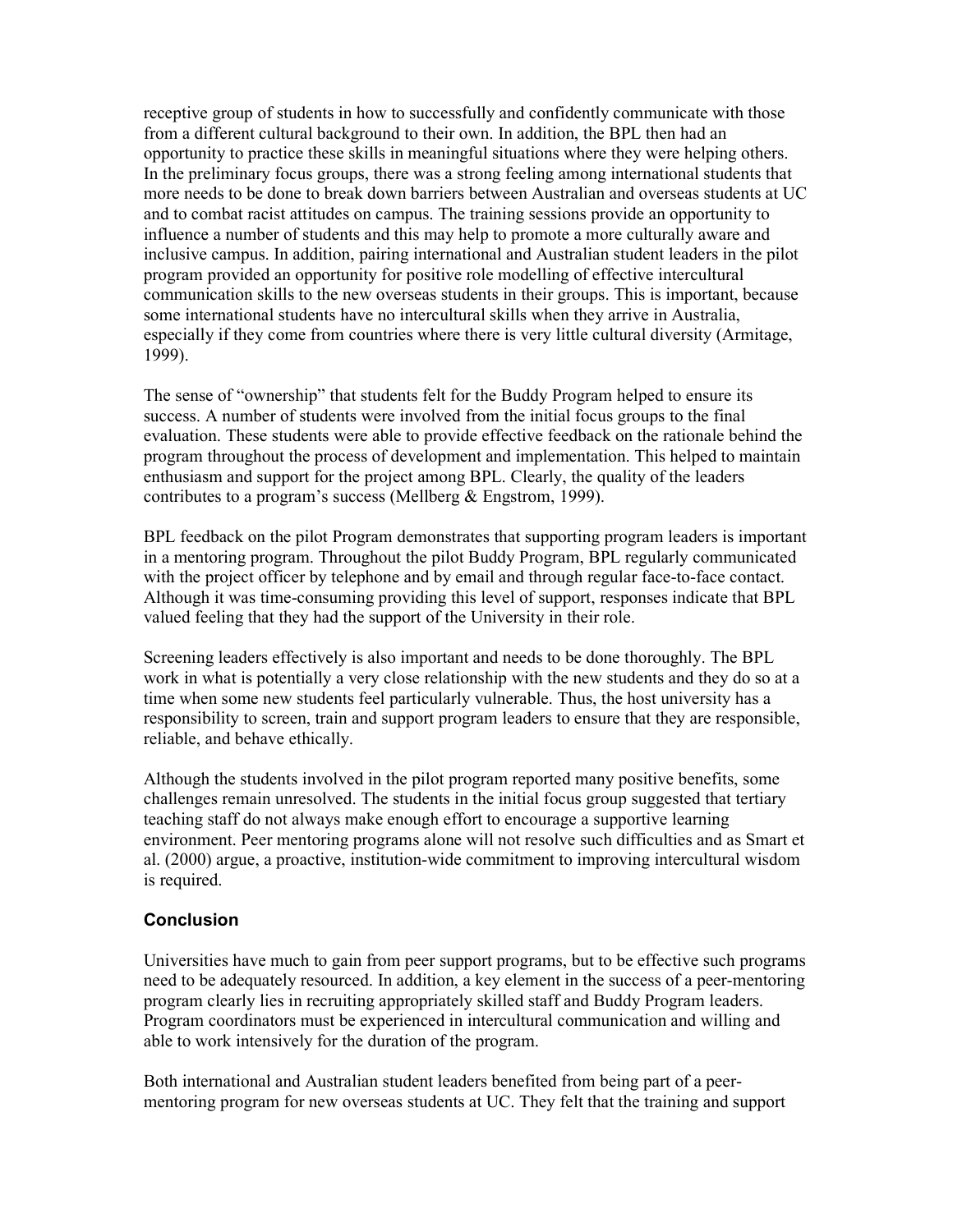that they received, as well as being part of a recognised Buddy Program helped them to feel more confident in interacting with students from cultural backgrounds different to their own. The University community has also derived benefit from the intercultural communication skills that the participants developed and the culture of inclusiveness and social tolerance modelled in the program design.

#### References

- Armitage, L. (1999) Factors Affecting the Adjustment of Koreans Studying in Australia. Australia Korea Foundation.
- Bowie, C. (1999) Supporting Teachers and Students in Transition in the First Two Years of Operations of a New Australian University. Twelfth International Conference: The First-Year Experience. Edinburgh, Scotland. 26-30 July.
- Chang, V. and Leng Chin, K. (1999) Cultural Issues in Teaching and Learning. Journal of the Australian and New Zealand Student Services Association, 14, 3-17.
- Chalmers, D. and Volet, S. (1997) Common Misconception About Students from South East Asia Studying in Australia. Higher Education Research and Development. 16(1), 87–98.
- Choi, M. (1997) Korean students in Australian Universities: Intercultural Issues. Higher Education Research and Development. 16, 263 – 282.
- Davenport, T. Dearing, J. and Lintern, S. (1998) Providing more effective support for students who are failing in a university environment. Journal of the Australian and New Zealand Student Services Association, 12, 4-19.
- Devlin, M. (1997) A description and evaluation of a pilot Peer Pairing Program for international and local students. Journal of the Australian and New Zealand Student Services Association. 9, 70 – 77.
- Gardner, J. (1999) Spirituality and Higher Education: Sustaining Authenticity, Wholeness and Self Renewal. Twelfth International Conference: The First-Year Experience. Edinburgh, Scotland. 26-30 July.
- Good, J. Halpin, G. and Halpin, G. (2000) A promising prospect for minority retention: Students becoming peer mentors. The Journal of Negro Education, Washington, Fall.
- Hellmundt, S. Rifkin, W and Fox, C. (1998) Enhancing Intercultural Communication among Business Communication Students. Higher Education Research and Development. 17(3), 333-344.
- Hill, M.and Davenport, T. (1998) Equity and Student Support: A Peer Mentoring Program at the University of South Australia. Journal of the Australian and New Zealand Student Services Association. 11, 57 – 65.
- Kelly, M and Ha, T. S. (1998) Borderless education and learning cultures: The case of Hong Kong. Australian Universities' Review 1, 26–33.
- Kenedy, K. (1996) Developing a Curriculum Guarantee for Overseas Students. Higher Education Research and Development 14, 35–47.
- Kowalsky, R. and Fresko, B. (2002) Peer Tutoring for College Students with Disabilities. Higher Education Research and Development, 21(3).
- Mellberg, M. and Engstrom, M. (1999) Student Counselors and Older Students  $-A$  Successful Combination to Make Students Of High School Pupils. Twelfth International Conference: The First-Year Experience. Edinburgh, Scotland. 26-30 July.
- McInnis, C. and James, R. (1995). First Year on Campus: Diversity in the initial experiences of Australian Undergraduates. Canberra: Australian Government Publishing Service.
- McInnis, C. (2001) Researching First Year Experience: Where to from here? Higher Education Research and Development. 20/2, 105.
- Peat, M. Dalziel, J and Grant, A. (2001) Enhancing the First Year Student Experience by Facilitating the Development of Peer Networks through a One-day Workshop. Higher Education Research and Development,  $20(2)$ ,  $199 - 215$ .
- Quintrell, N. and Westwood, M. (1994) The Influence of a Peer-Pairing Program on International Students' First Year Experience and Use of Students Services. Higher Education Research and Development, 13(1).
- Robertson, M. Line, M. Jones, S. and Thomas, S. (2000) International Students, Learning Environments and Perceptions: a case study using the Delphi technique. Higher Education Research and Development, 19(1).
- Smart, D. Volet, S. and Ang, G (2000) Fostering Social Cohesion in Universities: Bridging the Cultural Divide. Canberra: Commonwealth of Australia.
- Smith, G. Lambert, S. Knox, G. Morey, A. and Foster, C. (2000) Looking Behind the Numbers: How International Students Evaluate Their Australian Experience. A Survey of International Students Who Finished a Course of Study in 1999. Canberra: Policy Research and Analysis Section, DETYA.
- Smith, G. Morey, A. and Teece, M. (2002) How International Students View Their Australian Experience: A survey of international students who finished a course of study in 1999. Canberra: Commonwealth of Australia.